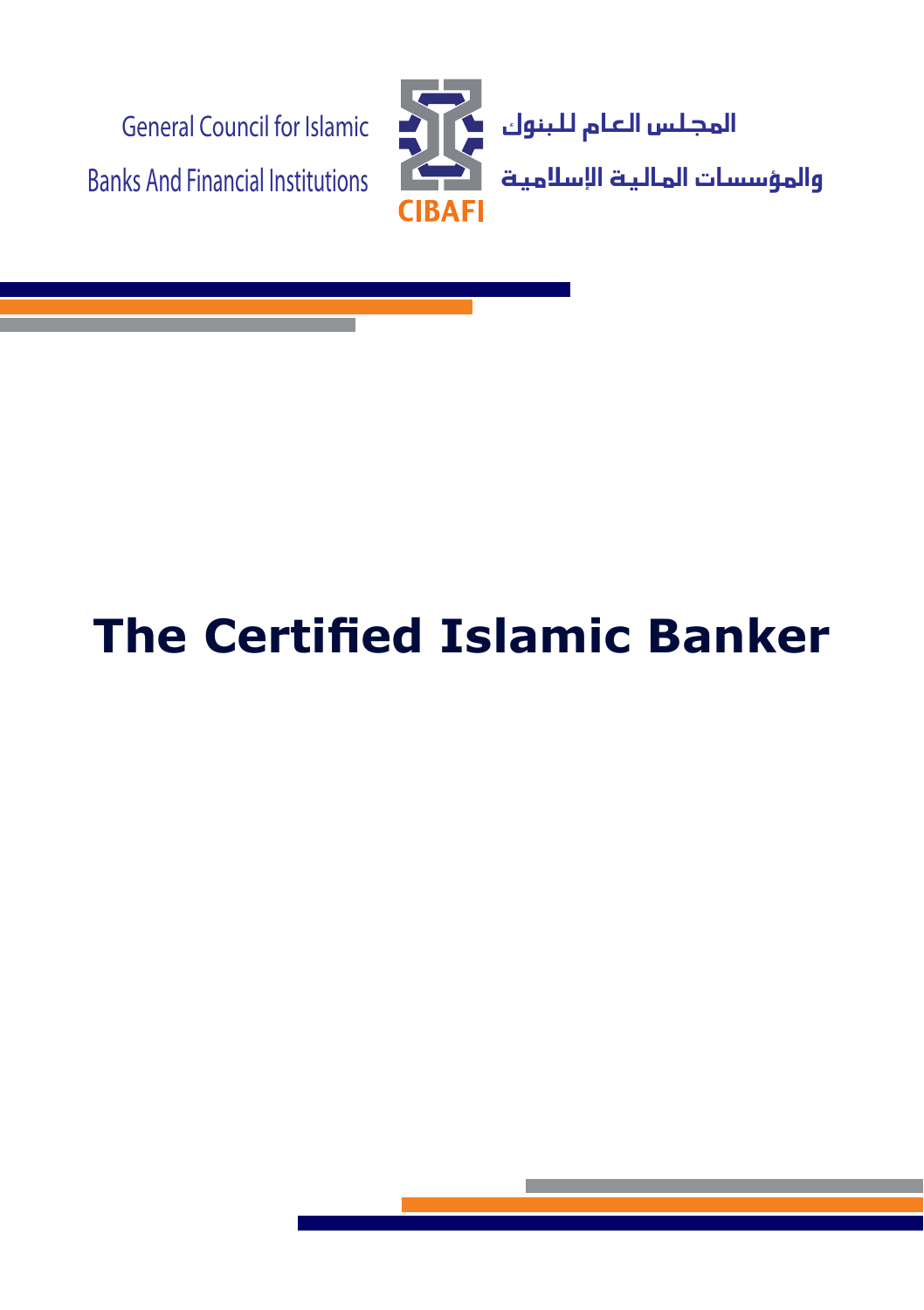

## **The Certified Islamic Banker**

The Certified Islamic Banker course aims to improve staff expertise in the Islamic finance industry. It is available to those who work in Islamic financial institutions and meet their various professional levels. It equips certificate holders with the sound and integrated foundations of the Islamic finance industry. It also provides professional knowledge, expertise of proper banking applications, and offers a straightforward and steady start towards an array of career options.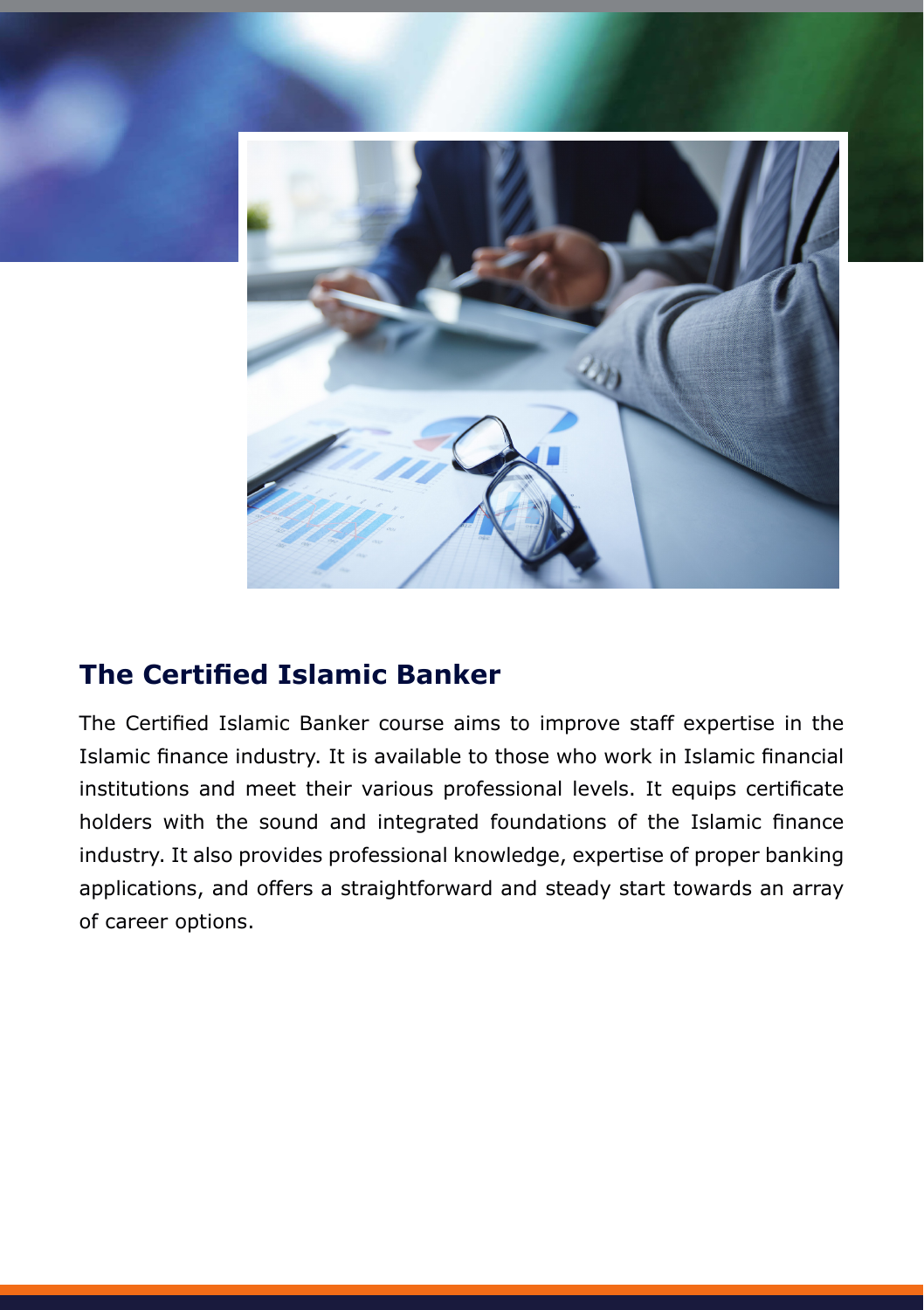

#### **Certified Islamic Banker Features:**

| The designation of<br><b>Islamic banker</b>         | This certificate is issued to employees of<br>Islamic banks and other financial institutions,<br>granting them the status of a Certified Islamic<br>Banker.                           |
|-----------------------------------------------------|---------------------------------------------------------------------------------------------------------------------------------------------------------------------------------------|
| The foundation of Islamic<br>and banking knowledge  | This certificate represents proper qualification<br>for a deep Islamic and banking understanding<br>of the Islamic finance industry.                                                  |
| <b>Recognition and moving</b><br>towards the future | This certificate gives holders professional<br>recognition by the Islamic finance industry,<br>facilitates career development, and paves<br>the way towards more specialized careers. |
|                                                     |                                                                                                                                                                                       |

#### **Course components:**

- 1. Introduction to Islamic finance transactions
- 2. Islamic banking system
- 3. Islamic finance operations
- 4. Islamic investment operations
- 5. Islamic banking services
- 6. Shariah supervision for Islamic financial institutions